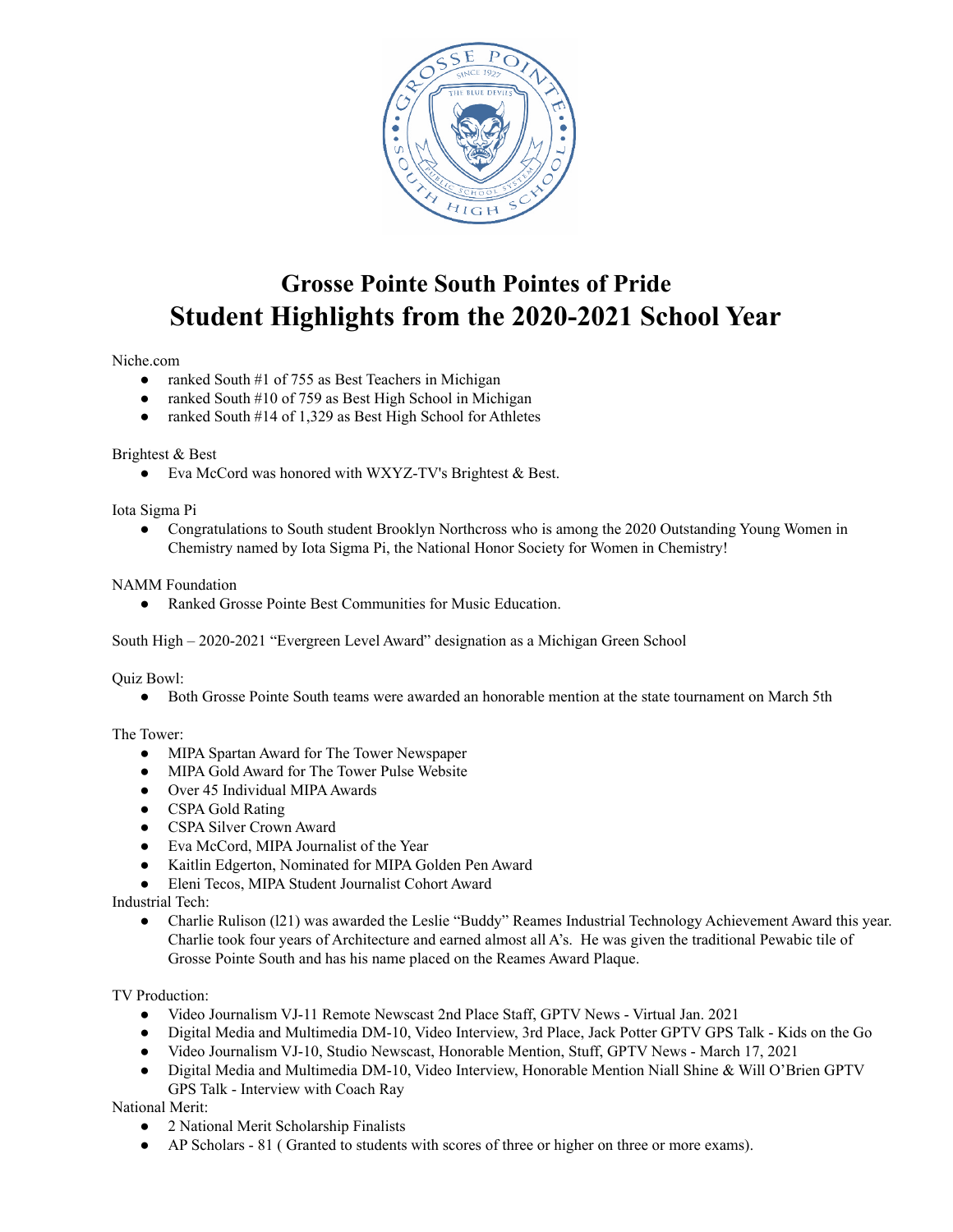- AP Scholars with Honors 38 (Granted to students with an average score of at least 3.69 on all AP exams with scores of 3 or higher on 4 or more exams).
- AP Scholar with Distinction 64 (Granted to students with an average score of at least 4.04 on all AP exams with scores of three or higher on five or more exams.
- National AP Scholars 7 (Grand to students who receive an average score of at least 4.48 on all AP exams with scores of four or higher on eight or more of exams.

Art Awards:

● Lyla Paschke (11th grade) won the Scholastic National American Vision Award! This is the highest art award a high school student can win in the country.

Band/Orchestra

- MSBOAAll-State Orchestra: Charlotte Parent, Viola Igor Trifunovic, Violin
- MSBOA District XVI Band & Orchestra Festival Symphony Orchestra, Superior DivisionI, Wind Ensemble, Superior Division I
- MSBOA State Solo & Ensemble Outstanding Soloists: Grant Corrion-Violin, Lily Greer-Violin, Maria Maraldo-Violin/

All Choirs Academic School Year Awards: 2019-2020

- MSVMA Music Theater Solo and Ensemble 21 events competed and 20 events received a First
- MSVMA District Solo and Ensemble 15 events competed and 16 events qualified for State
- The Tower Belles Academic School Year Awards:
- Solo and Ensemble Districts State Qualified Ensemble
- Bishop Luers High School Grand Champion Women's Show Choir, Best Vocal Sound and Best Choreography, First Runner up Soloist Alice Walsh, Outstanding Performer Lilly Geer
- The Pointe Singers Academic School Year Awards:
- Solo and Ensemble Districts State Qualified Ensemble
- Bishop Luers High School Grand Champions Show Choir, Best Vocal Sound, Class A Champion, Best Female Soloist Grace Ryan, Outstanding Performer Bobby Conlan
- Fame Show Choir Nationals Reigning National Champions
- South Singers Academic School Year Awards:
- Solo and Ensemble Districts State Qualified Ensemble
- Bishop Luers High School Class C Champion, Sixth Place in Finals, Outstanding Performer Henry Fish
- Sounds of South Academic School Year Awards:
- Solo and Ensemble Districts State Qualified Ensemble

Pointe Players

- Grosse Pointe South Thespians Take Honors at Michigan Thespian Festival in December: Kerrigan Dunham '21, Sarah Campau '21, Bridget Backer '22
- South Senior Kerrigan Dunham was one of only 10 recipients of the prestigious Michigan Thespian Scholarship. The scholarship, awarded by the Thespian State Board, is for graduating seniors who plan to major or minor in Theatre Arts.
- Senior Directed One-Acts: Awmeo Azad, Sarah Campau, Kerrigan Dunham, Gigi Niforos, Quinn Sahutske, Campbell Stencel.
- Senior Awards:
	- Outstanding Musical Theatre Campbell Stencel
	- Outstanding Leadership Awmeo Azad
	- Most Dedicated Thespian Gigi Niforos
	- Outstanding Actor Quinn Sahutske
	- Outstanding Actor Kerrigan Dunham
- P.P. Advisor's Award is a prestigious honor given to the Pointe Play whose service and dedication during their years at South were extraordinary in some way- Sarah Campau
- 9 New members inducted into the Thespian Troupe: Bridget Backer, Avery Barbour, Gabriela Dulworth, Ethan Harr, Abe Neds-Fox, Irving Sendra, Ethan Vernon, Claire Wininger, Spencer Yonkus
- Seniors Recognized for their contribution with P.P.:
	- Thespians: Lauren Cooper, Maya Mirkazemi, Marella Piazza, Gabriela Ramon, Irving Sendra, Ian Swanson, Claire Wininger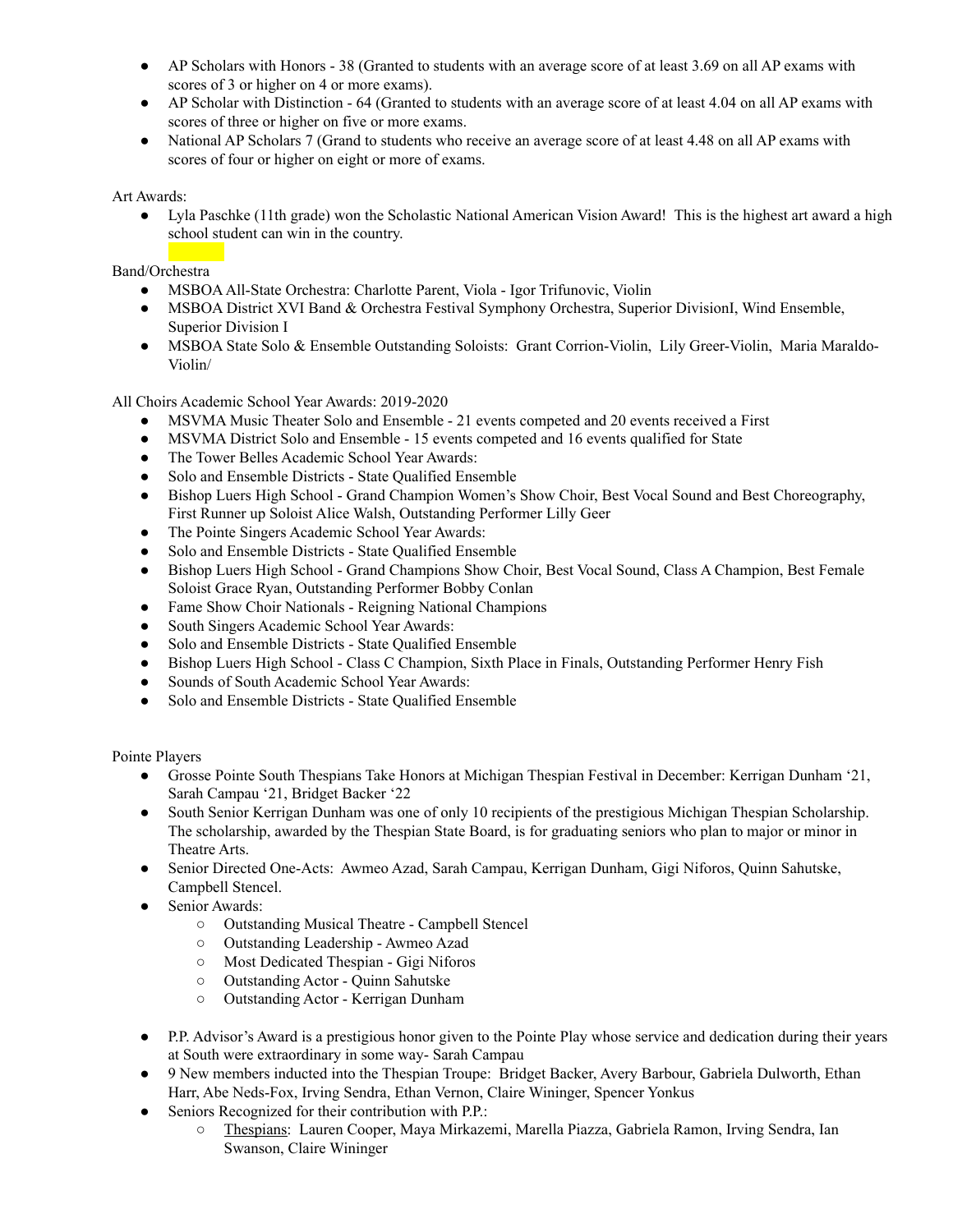○ Honor Thespians: Awmeo Azad, Sarah Campau, Kerrigan Dunham, Gigi Niforos, Quinn Sahutske, Campbell Stencel

## Grosse Pointe South Athletics 2020-21 School Year

The Athletic Program at Grosse Pointe South High School is rich with tradition. From the time South was "The High" to its back-to-back Girls' Lacrosse and Girls' Hockey State Championships, the Athletic Program has been a source of great pride for the school district and community. We are understandably proud of our Athletic Program as it has withstood the test of time. Currently, we offer 37 different varsity sports, and field 58 teams overall.

As proud as we are of the athletic achievements of our teams and student-athletes, we are even more proud of their academic successes. Each year South is among the conference and state leaders in Academic All-State athletes, and MHSAA Scholar Athletes Award qualifiers and recipients. Through the efforts and dedication of our excellent coaching staff, teaching staff, administrative team, and students and parents, our student-athletes are truly students first. Below is a list of athletic achievements by our fall, winter, and spring sports student-athletes for the 20-21 season.

Former South student, Catie DeLoof earned a bronze medal in Tokyo as part of the United States' women's 4x100m freestyle relay team. DeLoof was among the first swimmers in Tokyo to earn an Olympic medal

*\*Please note the following*: Many of the teams schedules and individual players academic and individual accomplishments were impacted by the pandemic this past year.

### 2020 Fall Sports

Varsity Football

- Competes in the toughest division in the Macomb Area Conference MAC Red Boys Soccer
	- District Champions
	- Country Day Invitational Champions

Boys Tennis

- 2020 MAC Red Champs
- Girls Volleyball
	- 2020 District Champions
- Girls Swimming / Diving
	- MAC Red Champions
	- 8th Place Team Finish in the State
- Girls' Cross Country
	- One of the largest teams in the State

Boys' Cross Country

- 5-2 Overall record
- Second largest team participation in Michigan Division I

Field Hockey

- MHSFHAAll-Academic Team Award
- 1st team All-State Division II Kate Skupien and Katie Griffin
- Division II State Finalist